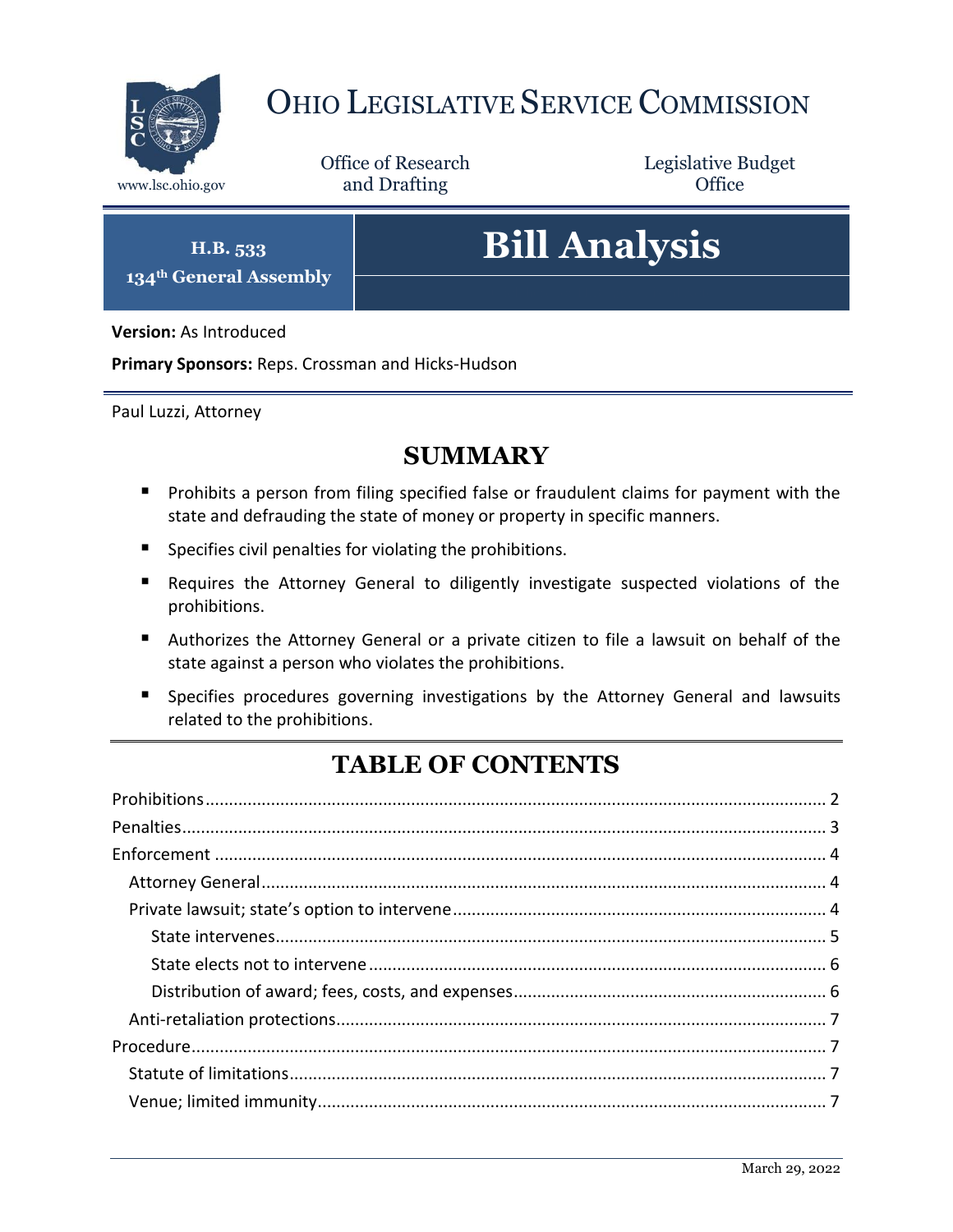## **DETAILED ANALYSIS**

## <span id="page-1-0"></span>**Prohibitions**

The bill prohibits a person from doing any of the following:

- Knowingly presenting, or causing to be presented, to a state officer or employee or to the state a false or misleading claim for payment or approval;
- Knowingly making, using, or causing to be made or used, a false record or statement to get the state to pay or approve a false or misleading claim;
- **Conspiring to defraud the state by getting a false or fraudulent claim allowed or paid;**
- Having possession, custody, or control of property or money used or to be used by the state and, with intent to conceal the property or money, delivering or causing to be delivered less property or money than the amount for which the person receives a certificate or receipt;
- With intent to defraud, making or delivering a document that certifies receipt of property used by the state or to be used by the state and that the person is authorized to make or deliver if the person does not know that the information on the document is true;
- Knowingly buying, or receiving as a pledge of an obligation or debt, public property from an officer or employee of the state who lawfully may not sell or pledge the property;
- Knowingly making, using, or causing to be made or used a false record or statement to conceal, avoid, or decrease an obligation to pay or transmit money or property to the state;
- Knowingly soliciting, receiving, offering to pay, or paying a kickback, bribe, rebate, or other remuneration for referring an individual to a health care provider, managed care organization, or third person for the purpose of referral of the individual by the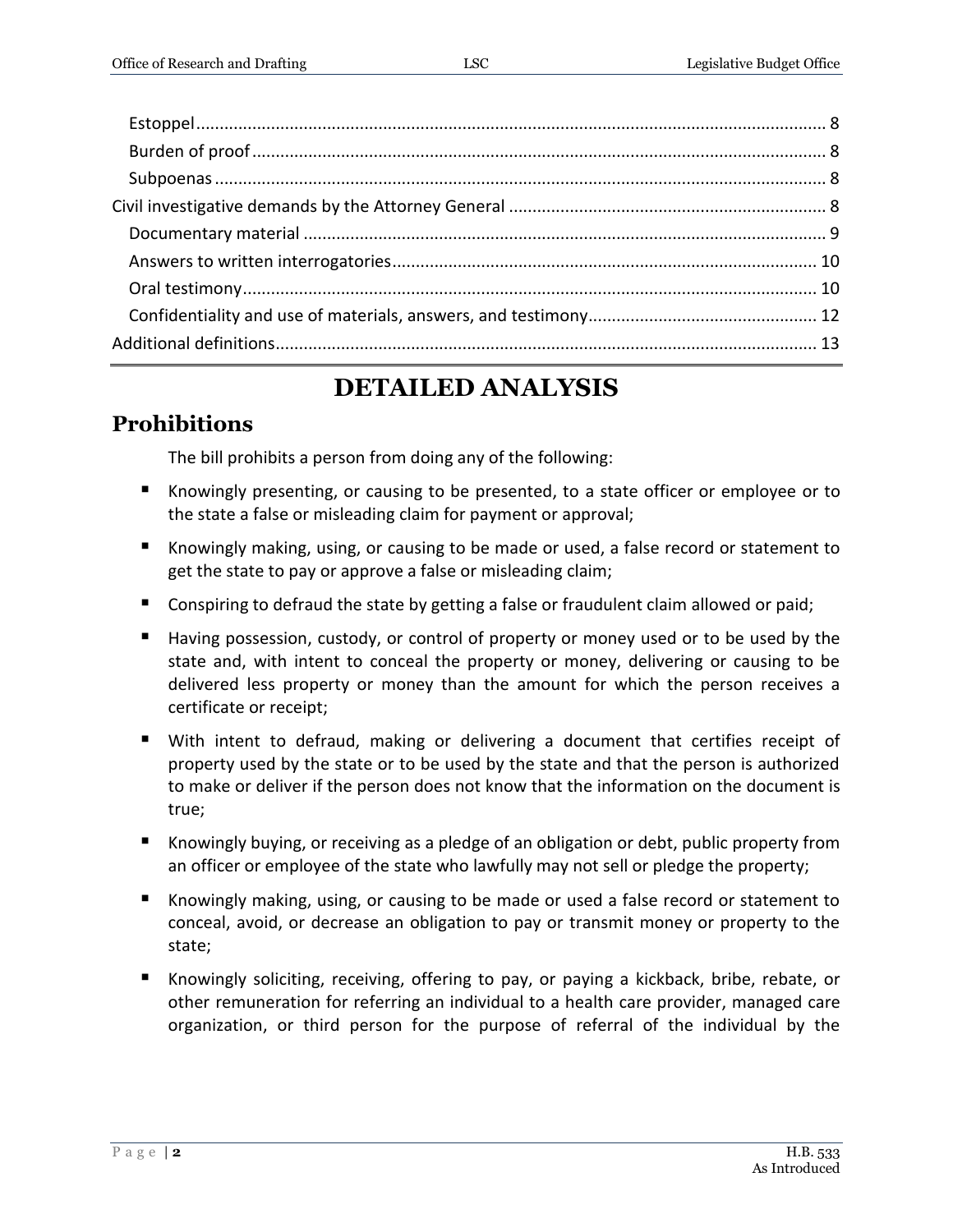provider, organization, or person for furnishing the individual with goods or services that may be paid for by Medicaid or the workers' compensation system. $<sup>1</sup>$ </sup>

For purposes of any of the prohibitions above that requires a person to act "knowingly," the bill specifies that a person, with respect to information and with or without a specific intent to defraud, meets at least one of the following criteria:

- The person has actual knowledge of the information;
- The person acts in deliberate ignorance of the truth or falsity of the information;
- The person acts in reckless disregard of the truth or falsity of the information.

For purposes of any of the prohibition that involves misleading or fraudulent claims, the bill defines "claim" as any request or demand for money or property made to a contractor, grantee, or other recipient if the state provides any portion of (or reimburses for) any of the money or property requested or demanded.<sup>2</sup>

## <span id="page-2-0"></span>**Penalties**

Under the bill, a person who violates the prohibitions described above is generally liable to the state for a civil penalty of not less than \$5,000 and not more than \$10,000 for each violation, plus three times the amount of any damages the state sustained from the violation. However, the person is subject to a lesser penalty of not less than two times the state's damages, plus the costs of any lawsuit brought to recover the penalty or damages, provided the court finds all of the following apply:

- **The person committing the violation provided the Attorney General with all information** known to the person about the violation within 30 days after the date on which the defendant first obtained the information;
- The person fully cooperated with any state investigation of the violation;
- At the time the person provided the Attorney General with information about the violation, no criminal prosecution or civil or administrative action had begun with respect to the violation, and the person did not have actual knowledge of an investigation of the violation.

Any information provided by a person who receives the lesser penalty is not a public record under and is exempt from disclosure under the Public Records Law.<sup>3</sup>

 $1$  R.C. 2747.02(A)

 $2$  R.C. 2747.01(A) and (C).

 $3$  R.C. 2747.02(B) and (C).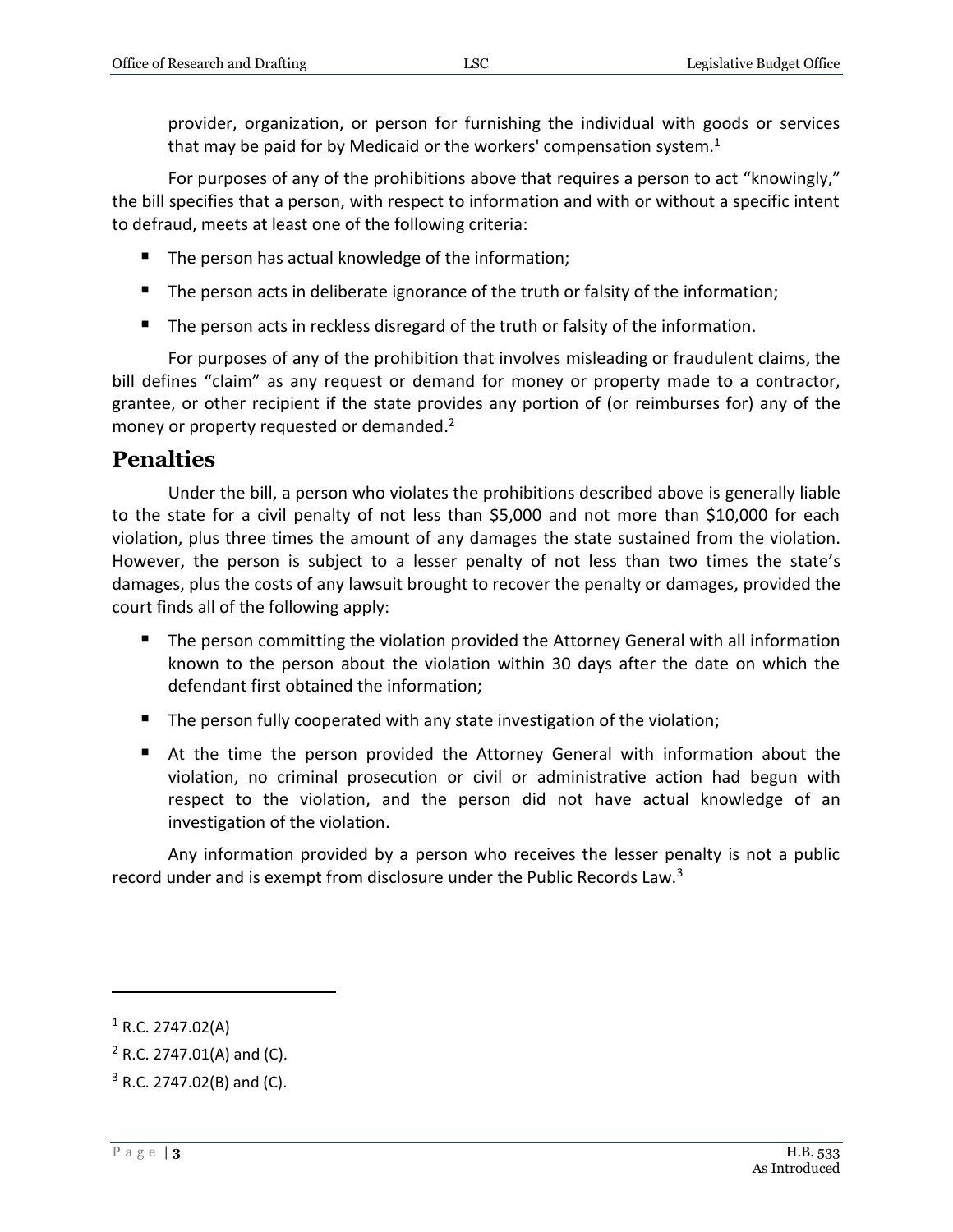### <span id="page-3-0"></span>**Enforcement**

#### <span id="page-3-1"></span>**Attorney General**

The bill requires the Attorney General to diligently investigate violations of the prohibitions described above. If the Attorney General finds that a person has violated or is violating the bill's prohibitions, the Attorney General may initiate a lawsuit in accordance with the bill.<sup>4</sup>

An investigation or lawsuit filed under the bill does not prohibit any other action otherwise allowed by continuing law, including suits for specific false and fraudulent Medicaid claims.<sup>5</sup>

#### <span id="page-3-2"></span>**Private lawsuit; state's option to intervene**

The bill authorizes any person to sue on behalf of the person and the state for a violation of the bill's prohibitions. It specifies, however, that the person may not sue the state, a political subdivision, or any instrumentality, officer or employee of the state or political subdivision. It also specifies that a person may not sue if either of the following apply:

- The suit is based on allegations or transactions that are the subject of a lawsuit or an administrative proceeding for a monetary penalty in which the state is already a party;
- The suit is based on the public disclosure of allegations or transactions in a criminal, civil, legislative, or administrative hearing, report, audit, or investigation, or from the news media, unless the person suing has direct and independent knowledge of the information and has voluntarily provided it to the state before filing suit (this limitation does not apply when the Attorney General sues under the bill).

A person who files a suit must file it in the state's name. The bill requires a copy of the complaint and written disclosure of substantially all material evidence and information the person possesses to be served on the Attorney General in accordance with the Rules of Civil Procedure. The complaint must be filed "in camera" (privately), remain under seal for at least 60 days, and not be served on the defendant until the court orders.

The state may intervene and proceed with the action within 60 days after it receives both the complaint and the material evidence and information. The state, for good cause shown, may request an extension of the time during which the complaint remains sealed and the state may intervene. The request may be supported by privately filed affidavits or other submissions. The bill specifies that the defendant is not required to respond to any complaint (including one originally filed by the Attorney General) until 28 days after the complaint is unsealed and served on the defendant in accordance with the Rules of Civil Procedure.

 $4$  R.C. 2747.03(A).

 $5$  R.C. 2747.02(D), by reference to R.C. 5164.35.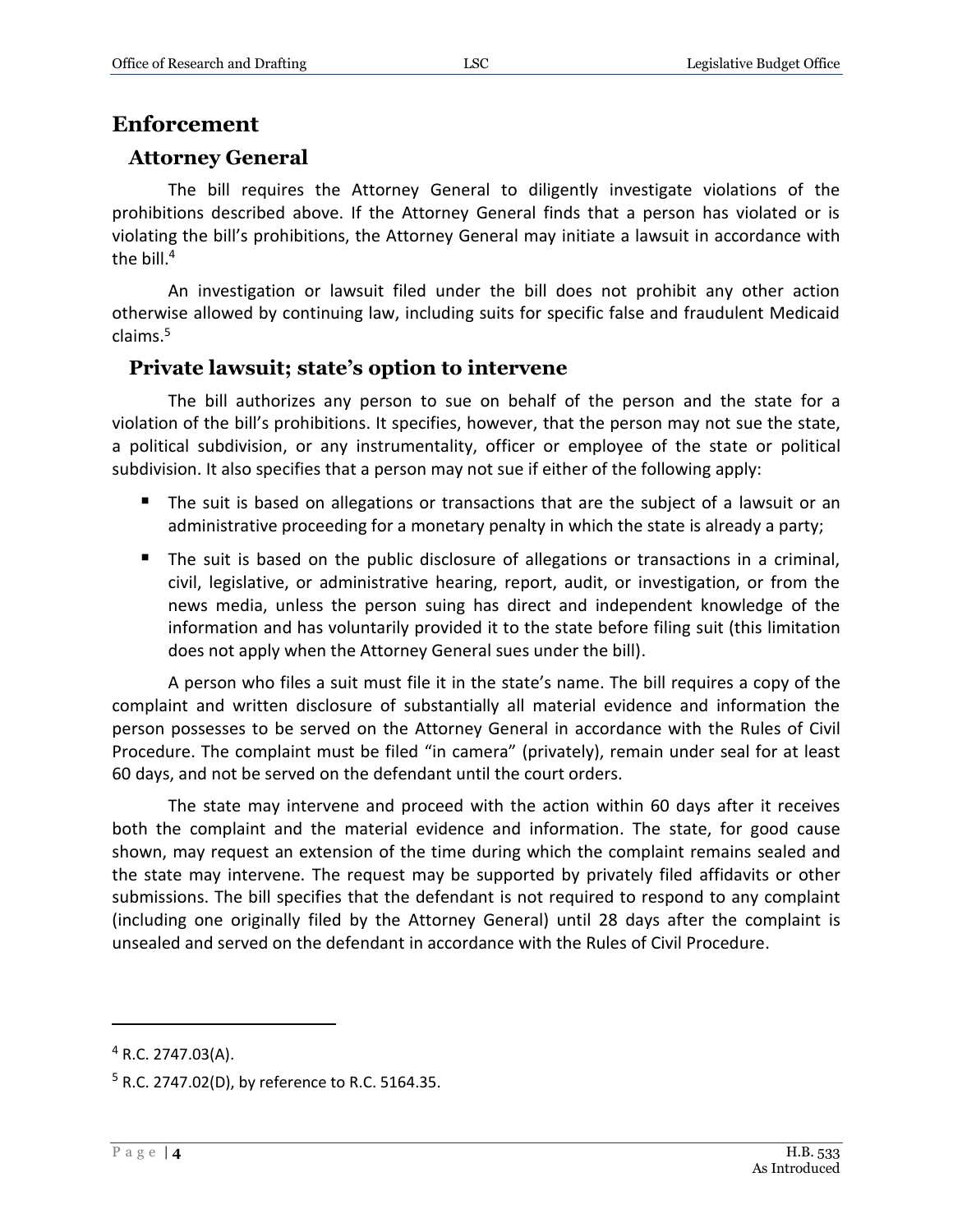Before the expiration of the 60-day period between when a person files the suit and when the complaint is unsealed (or any extensions of that period) the state must either proceed with the suit or notify the court that it declines. If the state proceeds, it must conduct the suit. If the state declines to proceed, the person who filed the suit has the right to conduct it. When a person sues, no entity other than the state may intervene or bring a related action based on the same facts.

Whether or not the state proceeds with the suit, the court may stay discovery proceedings for a period of not more than 60 days if the state shows that the discovery would interfere with an investigation or a current criminal or civil case arising from the same facts. The showing must be conducted privately. The court may extend the 60-day period on a further private showing that the state has pursued the investigation or case with reasonable diligence and any proposed discovery in the civil action will interfere with the ongoing investigation or case. 6

#### **State intervenes**

<span id="page-4-0"></span>If the state intervenes and proceeds with a suit initiated by a person, it has primary responsibility for the suit. The state is not bound by any action taken by the person who originally filed it. The person who filed the suit has the right to continue as a party, subject to certain limitations.

The state may dismiss the suit regardless of the objections of the person who initiated it. The state must, however, notify the person that it requested dismissal; and the court must give an opportunity for a hearing on the request. The state also may settle the action, provided the court determines, after a hearing, that the settlement is fair, adequate, and reasonable under the circumstances. The court may hold settlement hearings in private if there is good cause to do so.

If the state shows that unrestricted participation by the person who commenced the suit would interfere with or unduly delay the state's case or would be repetitious, irrelevant, or harassing, the court may limit the person's participation, including through any of the following:

- Limiting the number of witnesses called by the person;
- Limiting the length of witnesses' testimony;
- Limiting the person's cross-examination of witnesses;
- **•** Otherwise limiting the person's participation.

If the defendant demonstrates that unrestricted participation by the person who commenced the suit would be harassing or would cause the defendant undue burden or unnecessary expense, the court also may limit the person's participation.

 $6$  R.C. 2747.03(B), (E), and (H).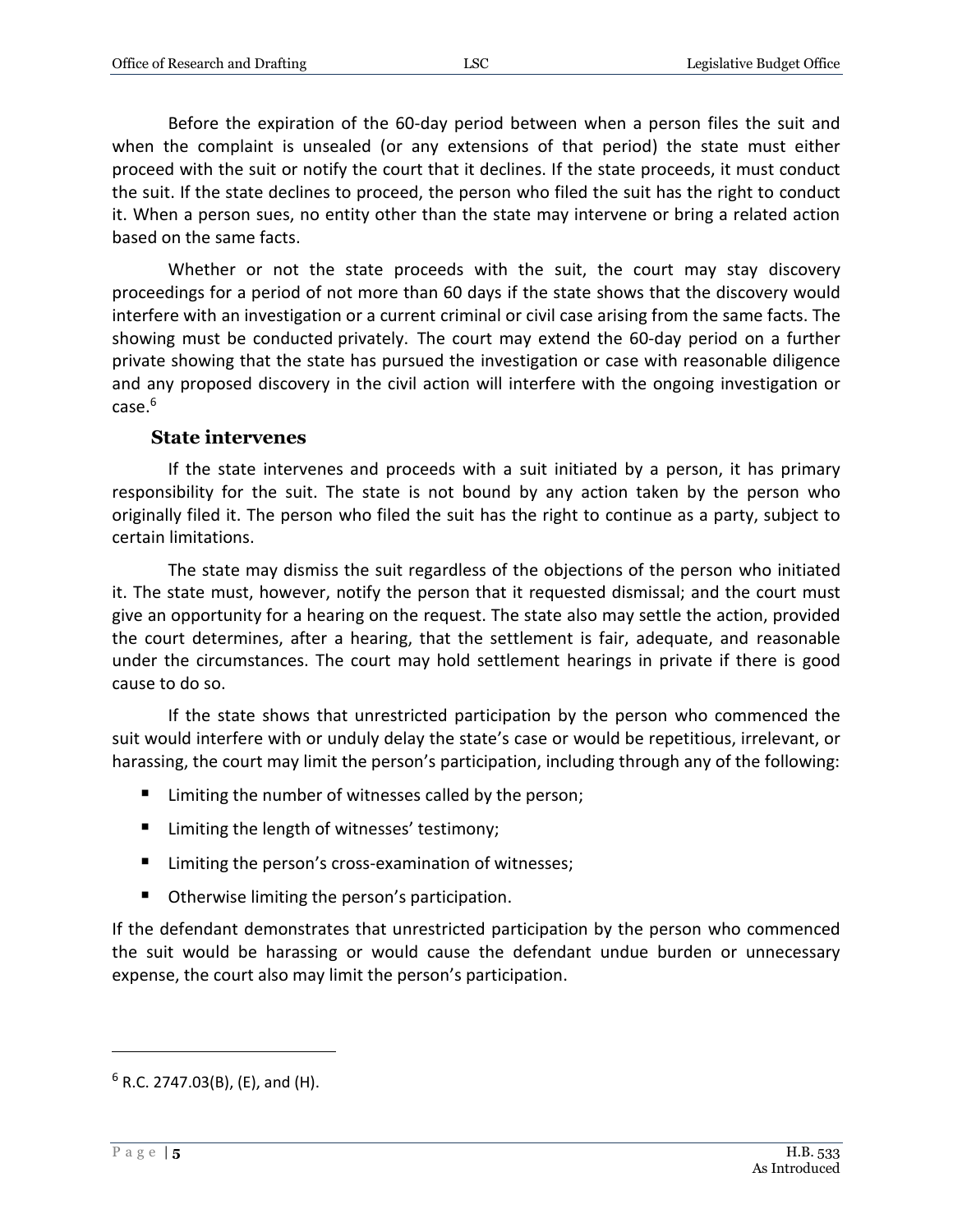The state also may pursue the claim through any available means other than the suit originally filed by the person, including an administrative proceeding for a monetary penalty. If the state uses alternative proceedings, the person who initiated the suit has the same rights in that proceeding as the person would have had under the bill. Any final finding of fact or conclusion of law made in the alternative proceeding is conclusive on all parties to a suit filed under the bill. A finding or conclusion is "final" if it has been finally determined on appeal to the appropriate court, if the time for filing an appeal with respect to the finding or conclusion has expired, or if the finding or conclusion is not subject to judicial review.<sup>7</sup>

#### **State elects not to intervene**

<span id="page-5-0"></span>If the state elects not to intervene, the person has the right to conduct the suit. If the state requests, the person must serve it with copies of all filed pleadings; and at the state's expense, supply it with copies of all deposition transcripts. The court may, for good cause, permit the state to intervene at a later date but may not limit the status and rights of the person conducting the suit.<sup>8</sup>

#### **Distribution of award; fees, costs, and expenses**

<span id="page-5-1"></span>If the state intervenes, the bill generally requires the person receive no less than 15% and no more than 25% of the proceeds of the suit or any settlement, depending on the extent of the person's contribution to the claim's prosecution. However, if the court finds that the suit is based primarily on disclosures of specific information (other than information provided by the person) relating to allegations or transactions in a judicial hearing or legislative or administrative report, hearing, audit, or investigation, or from the news media, the court may award a sum that it considers appropriate. The amount may be no more than 10% of the proceeds, taking into account the significance of the information and the role of the person who filed the lawsuit.

If the state does not intervene, the bill generally requires that the person receive a reasonable amount for collecting the civil penalty and damages. The amount must be no less than 25% and not more than 30% of the proceeds of the action or settlement. When the defendant prevails in a suit where the state did not intervene, the court may award the defendant reasonable attorney's fees and expenses on finding the suit was clearly frivolous, clearly vexatious, or brought primarily for purposes of harassment.

Any payment to the person who filed a suit must be made from the proceeds of the suit or settlement. The person also must receive an amount for reasonable expenses that the court finds to have been necessarily incurred, plus reasonable attorney's fees and costs. All expenses, fees, and costs granted to the person who filed the suit must be awarded against the defendant. The state is not liable for expenses that a person incurs bringing a suit authorized by the bill.

 $7$  R.C. 2747.03(C) and (F).

 $8$  R.C. 2747.03(D).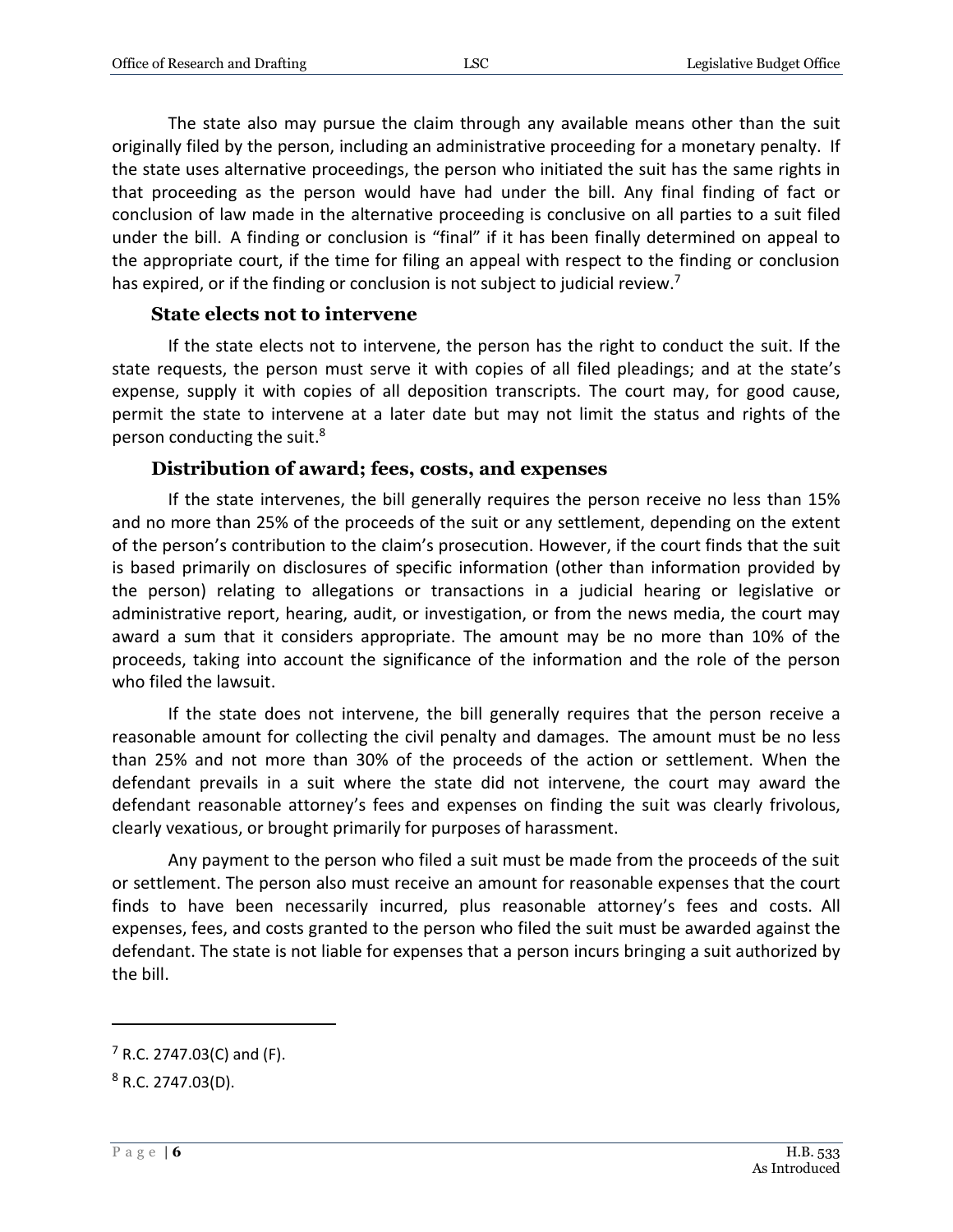Regardless of whether the state intervenes and proceeds with a suit, the bill specifies that, when the court finds that the suit was brought by a person who planned and initiated the violation underlying the suit, the court may eliminate or reduce the person's share of the proceeds to the extent appropriate. The court must consider the person's role in advancing the case and any relevant circumstances pertaining to the violation. If the person who filed suit is criminally convicted for the person's role in the violation, the person must be dismissed from the suit and cannot receive any of the proceeds. The dismissal does not prejudice the right of the state to continue the suit.<sup>9</sup>

### <span id="page-6-0"></span>**Anti-retaliation protections**

Any employee who is discharged, demoted, suspended, threatened, harassed, or in any other manner discriminated against by the employee's employer because of lawful acts done by the employee or on behalf of the employee or others in furtherance of a suit brought under the bill (including investigation for, initiation of, testimony for, or assistance in a suit) is entitled to all relief necessary to make the employee whole. The relief includes the following:

- Reinstatement with the same seniority status the employee would have had but for the discrimination;
- Two times the amount of back pay and interest on the back pay;
- **Compensation for any special damages sustained as a result of the discrimination,** including litigation costs and reasonable attorney's fees.

The employee may sue in any court of common pleas for the relief of an anti-retaliation prohibition. 10

## <span id="page-6-1"></span>**Procedure**

## <span id="page-6-2"></span>**Statute of limitations**

The bill specifies that neither the Attorney General nor a private person may sue for a violation of the bill's prohibitions after the later of the following dates:

- $\blacksquare$  Six years after the date on which the violation was committed;
- Three years after the date on which the Attorney General knows, or reasonably should have known, about facts material to the suit.<sup>11</sup>

## <span id="page-6-3"></span>**Venue; limited immunity**

The bill generally allows a lawsuit for a violation to be filed in the Franklin County Court of Common Pleas or the common pleas court for any county in which a defendant can be

 $9$  R.C. 2747.03(G) and (I).

<sup>10</sup> R.C. 2747.03(J).

 $11$  R.C. 2747.04(B).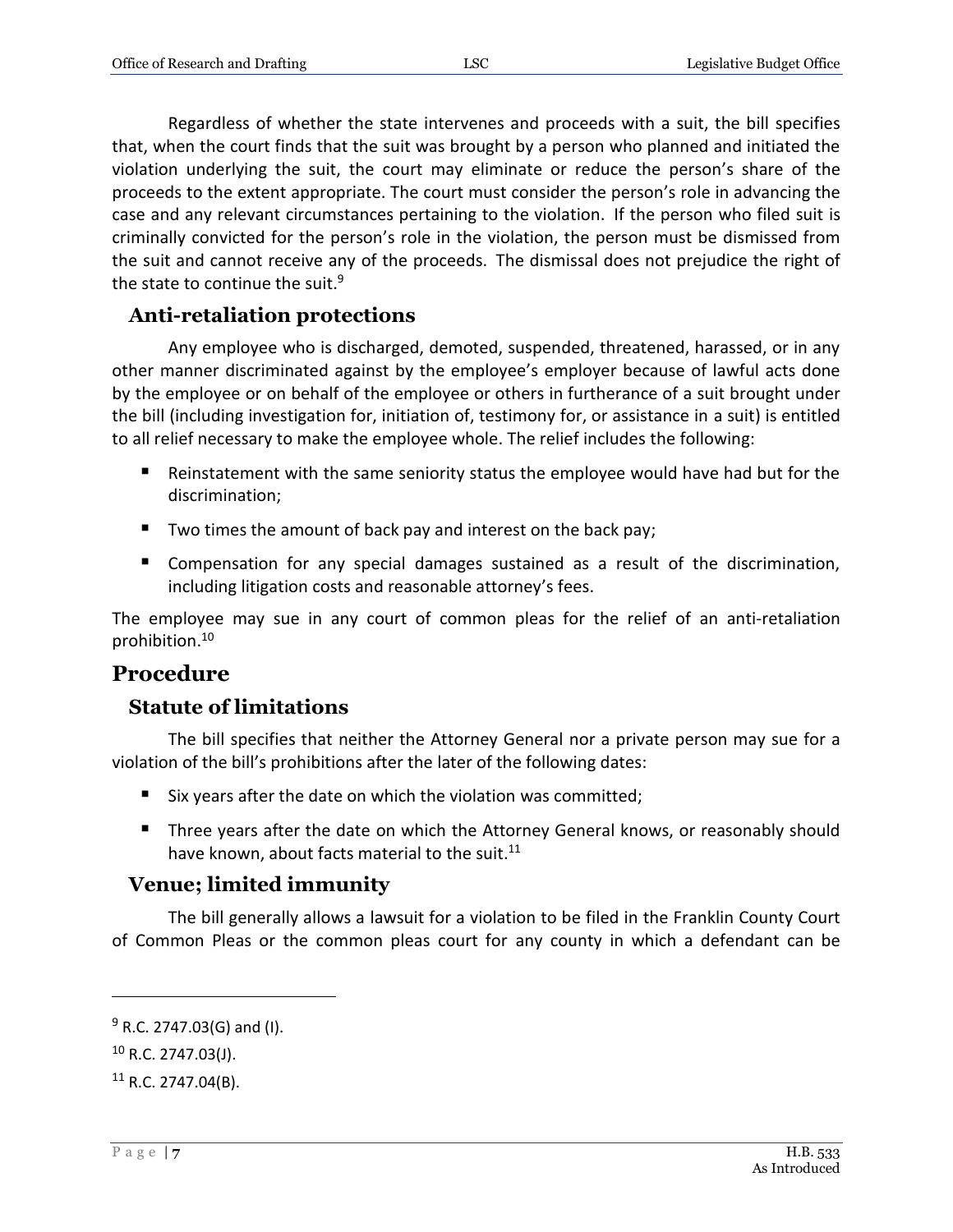found, resides, or transacts business, or in which any act prohibited by the bill occurred. A suit filed by the Attorney General against an officer or employee of the state, however, must be filed against the state in the Court of Claims. The Court of Claims has exclusive, original jurisdiction to determine whether the officer or employee is entitled to personal immunity under continuing law, and whether the courts of common pleas have jurisdiction over the suit. Except for suits involving the operation of a motor vehicle and lawsuits in which the state is the plaintiff, continuing law grants immunity to a state officer or employee for damages or injury caused in the performance of the officer's or employee's duties, unless one of the following applies:

- The officer or employee acted manifestly outside the scope of the officer's or employee's employment or official responsibilities;
- The officer or employee acted with malicious purpose, in bad faith, or in a wanton or reckless manner.<sup>12</sup>

## <span id="page-7-0"></span>**Estoppel**

The bill specifies that a person who is found guilty, or who pleads guilty or no contest, in a criminal proceeding charging fraud or false statements is estopped (prevented) from denying the essential elements of the offense in any suit filed under the bill that involves the same transaction as in the criminal proceeding. $13$ 

## <span id="page-7-1"></span>**Burden of proof**

In any lawsuit brought under the bill, the state or private person conducting the suit must prove all essential elements of the claim, including damages, by a preponderance of the evidence.<sup>14</sup>

#### <span id="page-7-2"></span>**Subpoenas**

A subpoena requiring the attendance of a witness at a trial or hearing conducted under in accordance with the bill may be served pursuant to Civil Rule 45, which governs subpoenas in an ordinary civil trial.<sup>15</sup>

## <span id="page-7-3"></span>**Civil investigative demands by the Attorney General**

Under the bill, whenever the Attorney General has reason to believe that a person may be in possession, custody, or control of any documentary material or information relevant to an investigation conducted under the bill, the Attorney General may – before commencing a lawsuit – issue and serve a written civil investigative demand requiring the person to do any of the following:

<sup>&</sup>lt;sup>12</sup> R.C. 2747.05, by reference to R.C. 9.86 and 2743.02(F), not in the bill.

 $13$  R.C. 2747.04(D).

 $14$  R.C. 2747.04(C).

 $15$  R.C. 2747.04(A).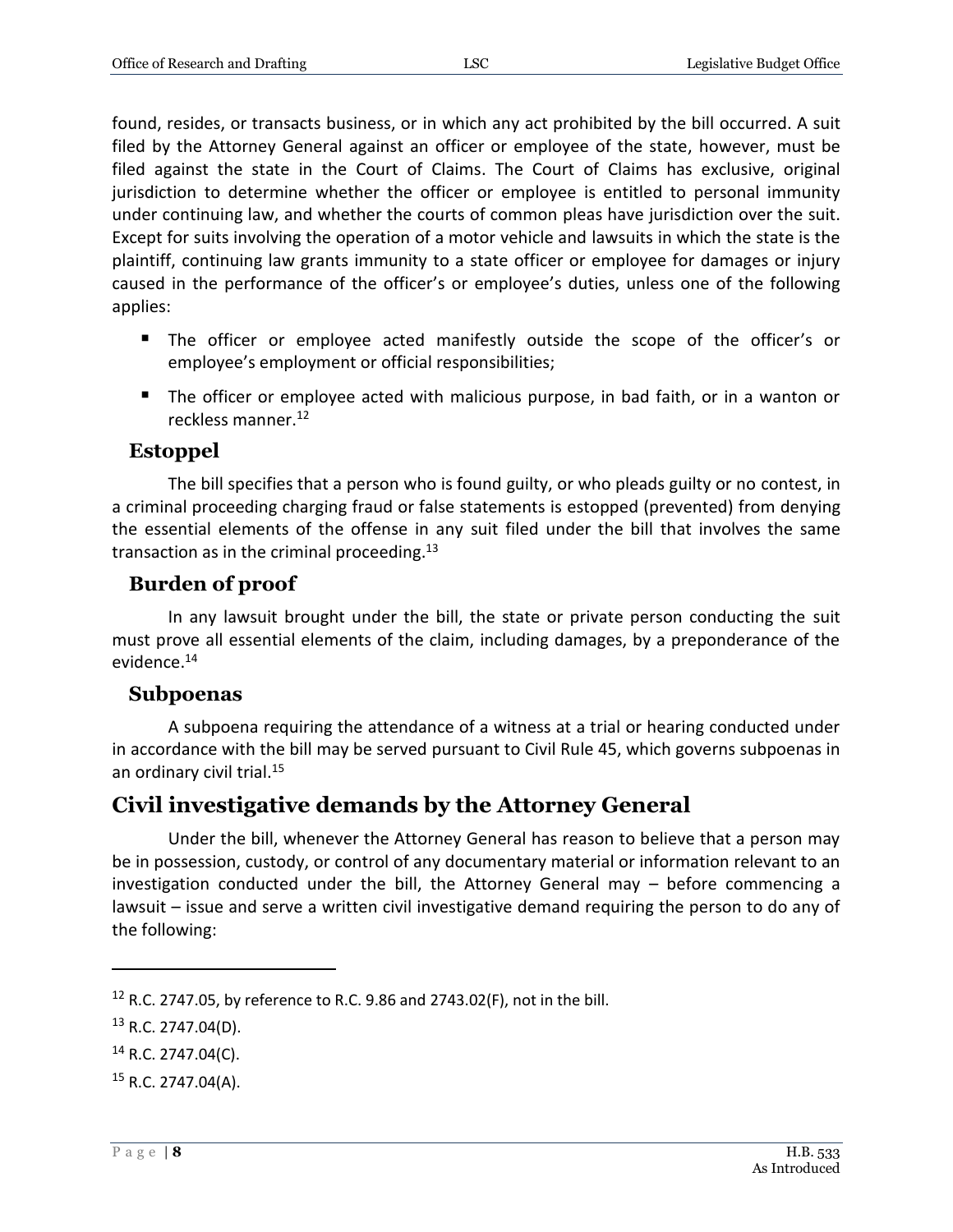- **Produce the documentary material for inspection and copying;**
- **Answer written interrogatories with respect to the material or information;**
- **Provide oral testimony concerning the material or information;**
- Furnish any combination of documentary material, written answers, or oral testimony.

A civil investigative demand must state the nature of the conduct being investigated that allegedly violates the bill's prohibitions. A demand may not require the production of any documentary material, written answer, or oral testimony if the material, answer, or testimony would be protected from disclosure under either of the following:

- The standards applicable to subpoenas or demands for records issued by a court to aid in a grand jury investigation;
- The standards applicable to discovery requests under the Rules of Civil Procedure, to the extent that the application of the standards to the demand is appropriate and consistent with the bill's provisions and purpose.

When a person fails to comply with any civil investigative demand, or when requested material cannot satisfactorily be copied or reproduced and the person refuses to surrender the material, the Attorney General may file and serve a petition for an order enforcing the demand. The petition may be filed in the Franklin County Court of Common Pleas or in the county in which the person resides, is found, or transacts business.

An investigative demand or petition may be served in the same manner as a summons under Civil Rules 4 to 4.3 and 4.5. A verified return by the person serving a civil investigative demand or a petition setting forth the manner of the service is proof of the service. In the case of service by registered or certified mail, the return must be accompanied by the return post office receipt of delivery.<sup>16</sup>

#### <span id="page-8-0"></span>**Documentary material**

If an investigative demand issued under the bill is for the production of documentary material, the Attorney General must do both of the following in the demand:

- **Describe each class of documentary material to be produced with the definiteness and** certainty that permits the material to be fairly identified;
- **Prescribe a return date for each class of documentary material that will allow enough** time for the material to be assembled and made available for inspection and copying.

Production of documentary material must be made under a sworn certificate, in any form that the demand designates, by the following methods:

In the case of an individual, the individual to whom the demand is directed;

 $16$  R.C. 2747.06.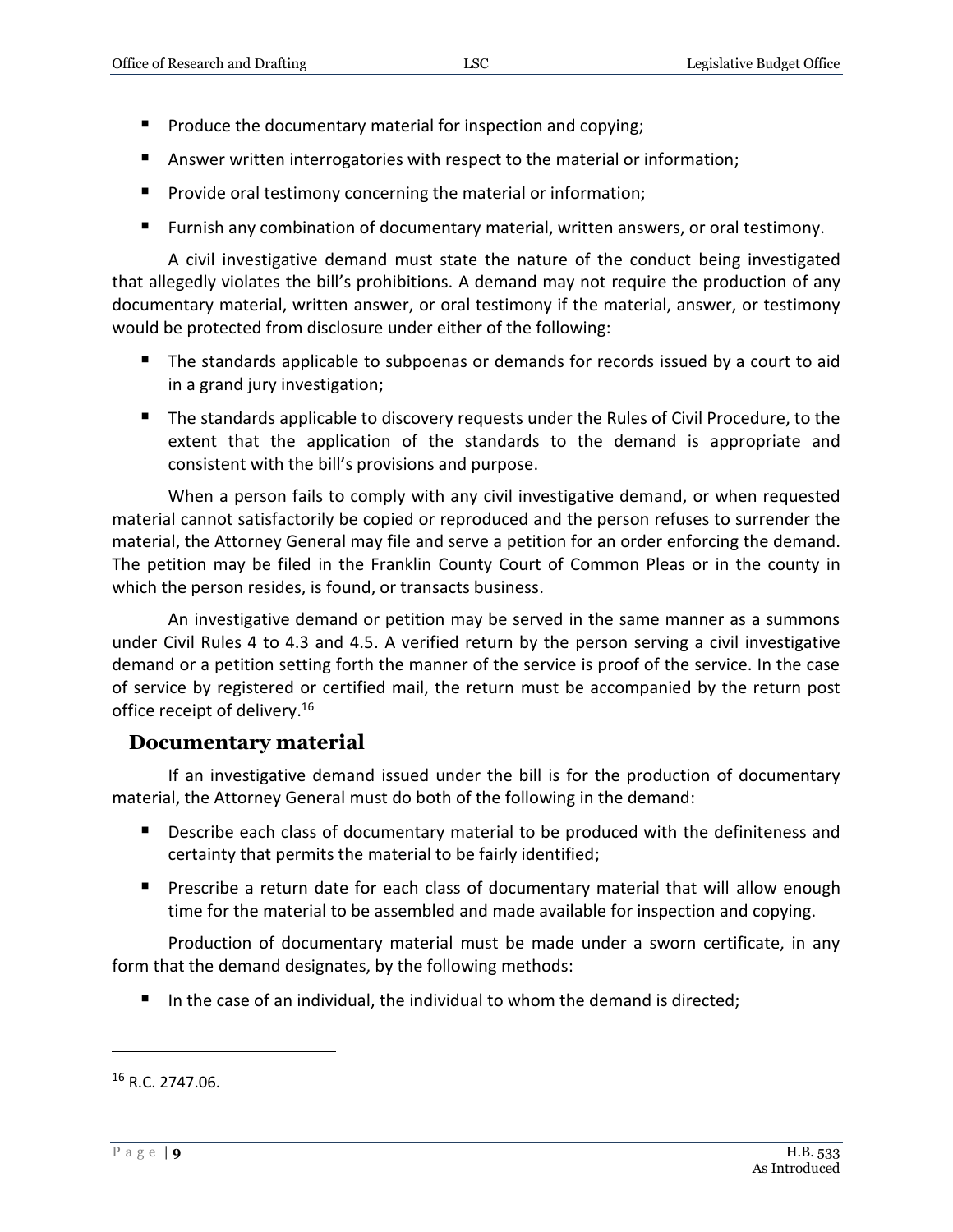In the case of an entity (such as a business), an individual who has knowledge of the facts and circumstances relating to the production, and who is authorized to act on behalf of the entity.

The certificate must state that all of the documentary material required by the demand and in the possession, custody, or control of the person to whom the demand is directed has been produced and made available to the Attorney General. Any person served with a demand for documentary material must make the material available for inspection and copying to the Attorney General at the person's principal place of business, or at any other place that the Attorney General and the person agree to in writing. The person must make the material available on the date specified in the demand, or on any later date that the Attorney General prescribes in writing. The person may, on written agreement between the person and the Attorney General, substitute copies for originals of all or any part of the material.<sup>17</sup>

#### <span id="page-9-0"></span>**Answers to written interrogatories**

If an investigative demand is for answers to written interrogatories, the bill requires the Attorney General, in the demand, to set forth specific questions to be answered and prescribe dates when the answers must be submitted. Each interrogatory must be answered separately and fully in writing under oath. Answers must be submitted under a sworn certificate, in the form that the demand designates, by the following persons:

- In the case of an individual, the individual to whom the demand is directed;
- In the case of an entity (such as a business), the individual responsible for answering each interrogatory.

If any interrogatory is objected to, the reasons for the objection must be stated in the certificate instead of an answer. The certificate must state that all information required by the demand and in the possession, custody, control, or knowledge of the person to whom the demand is directed has been submitted. To the extent that any information is not furnished, the information must be identified with particular reasons why it was not furnished.<sup>18</sup>

#### <span id="page-9-1"></span>**Oral testimony**

If an investigative demand requires a person to give oral testimony, the bill requires the Attorney General, in the demand, to do all of the following:

- **Prescribe a date, time, and place at which the testimony will commence;**
- Specify that the attendance and testimony are necessary to the conduct of the investigation;
- Notify the person receiving the demand of the right to be accompanied by an attorney and any other representative;

<sup>17</sup> R.C. 2747.07.

<sup>18</sup> R.C. 2747.08.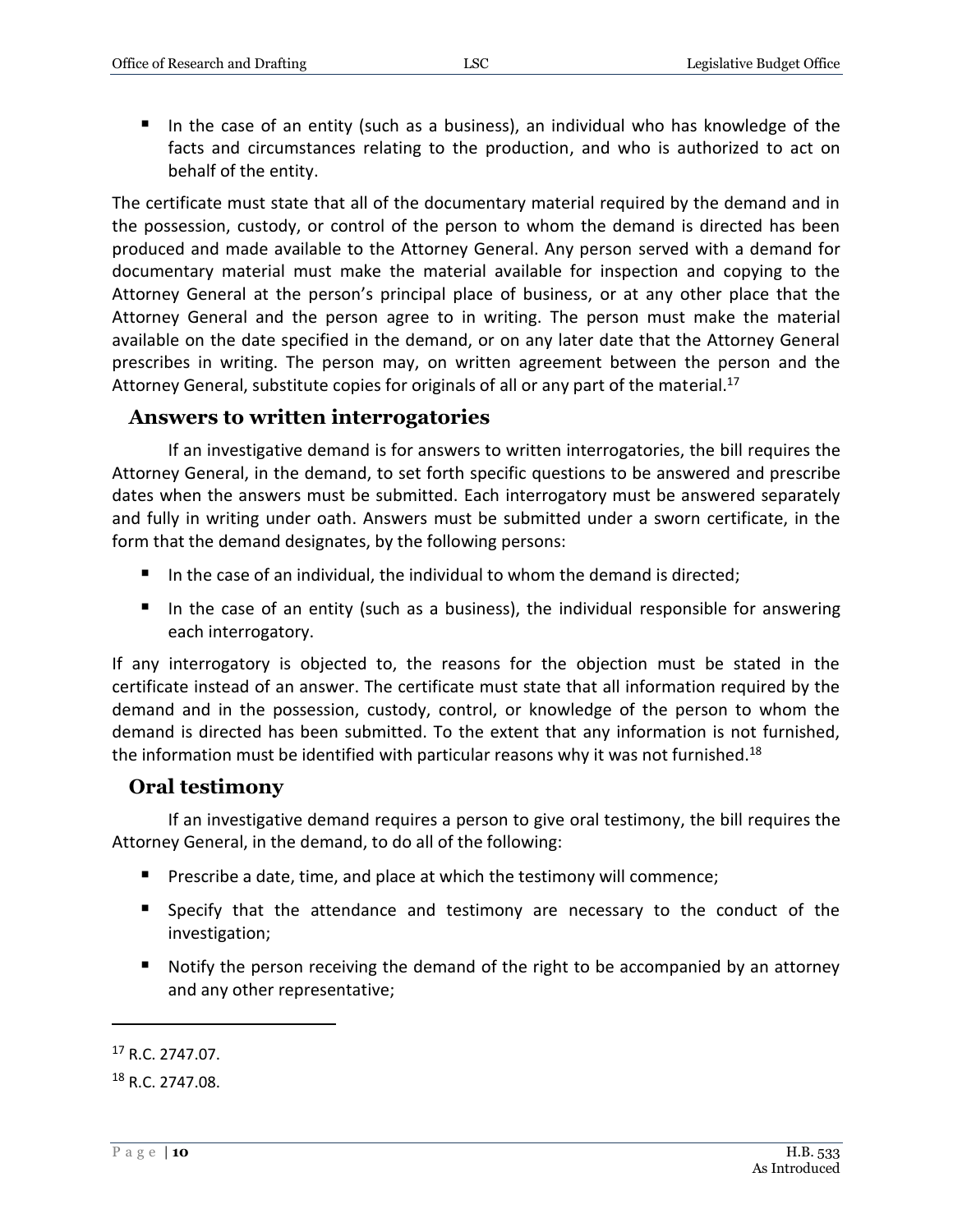Describe the general purpose for which the demand is being issued and the general nature of the testimony, including the primary areas of inquiry.

The date prescribed for the testimony must be a date that is not less than seven days after the date on which the demand is received, unless the Attorney General determines that exceptional circumstances warrant a shorter period. The Attorney General may not issue more than one demand for oral testimony by the same person unless the person requests otherwise or unless the Attorney General, after investigation, notifies the person in writing that an additional demand is necessary.

The bill requires oral testimony to be given under oath or affirmation before an officer authorized by law to administer oaths and affirmations. The officer must, either personally or by someone acting under the officer's direction and in the officer's presence, record the testimony. The testimony must be taken stenographically (or otherwise recorded in accordance with the Rules of Civil Procedure) and must be transcribed. When the testimony is fully transcribed, the officer must promptly transmit a copy to the Attorney General. The bill specifies that it does not preclude taking testimony by any means authorized by, and in a manner consistent with, the Rules of Civil Procedure.

Oral testimony taken under the bill must be taken in Franklin County or in the county within which the person testifying resides, is found, or transacts business, or in any other place agreed on by the Attorney General and the person. A person appearing for oral testimony under a civil investigative demand is entitled to the same fees and allowances that are paid to witnesses in the court of common pleas.

The Attorney General must exclude all persons from the place where the testimony is given except the person testifying, the person's attorney and any other representative, any person agreed on by the person and the Attorney General, the officer before whom the testimony is taken, and any person recording the testimony.

When the testimony is fully transcribed, the Attorney General or the officer before whom it is taken must afford the witness, who may be accompanied by counsel, a reasonable opportunity to examine and read the transcript, unless examination and reading are waived by the witness. Any changes in form or substance that the witness desires to make must be entered and identified on the transcript by the officer or the Attorney General, with a statement of the reasons given by the witness for making the changes. The transcript then must be signed by the witness, unless the witness waives the signing in writing, is ill, cannot be found, or refuses to sign. If the transcript is not signed by the witness within 30 days after being afforded a reasonable opportunity to examine it, the officer or the Attorney General must sign it and state on the record the fact of the waiver, illness, absence of the witness, or the refusal to sign, together with any reasons given.

The officer before whom the testimony is taken must certify on the transcript that the witness was sworn by the officer and that the transcript is a true record of the testimony given by the witness, and the officer or Attorney General must take custody of the transcript.

Any person compelled to appear for oral testimony may be accompanied, represented, and advised by counsel. Counsel may advise the person, in confidence, with respect to any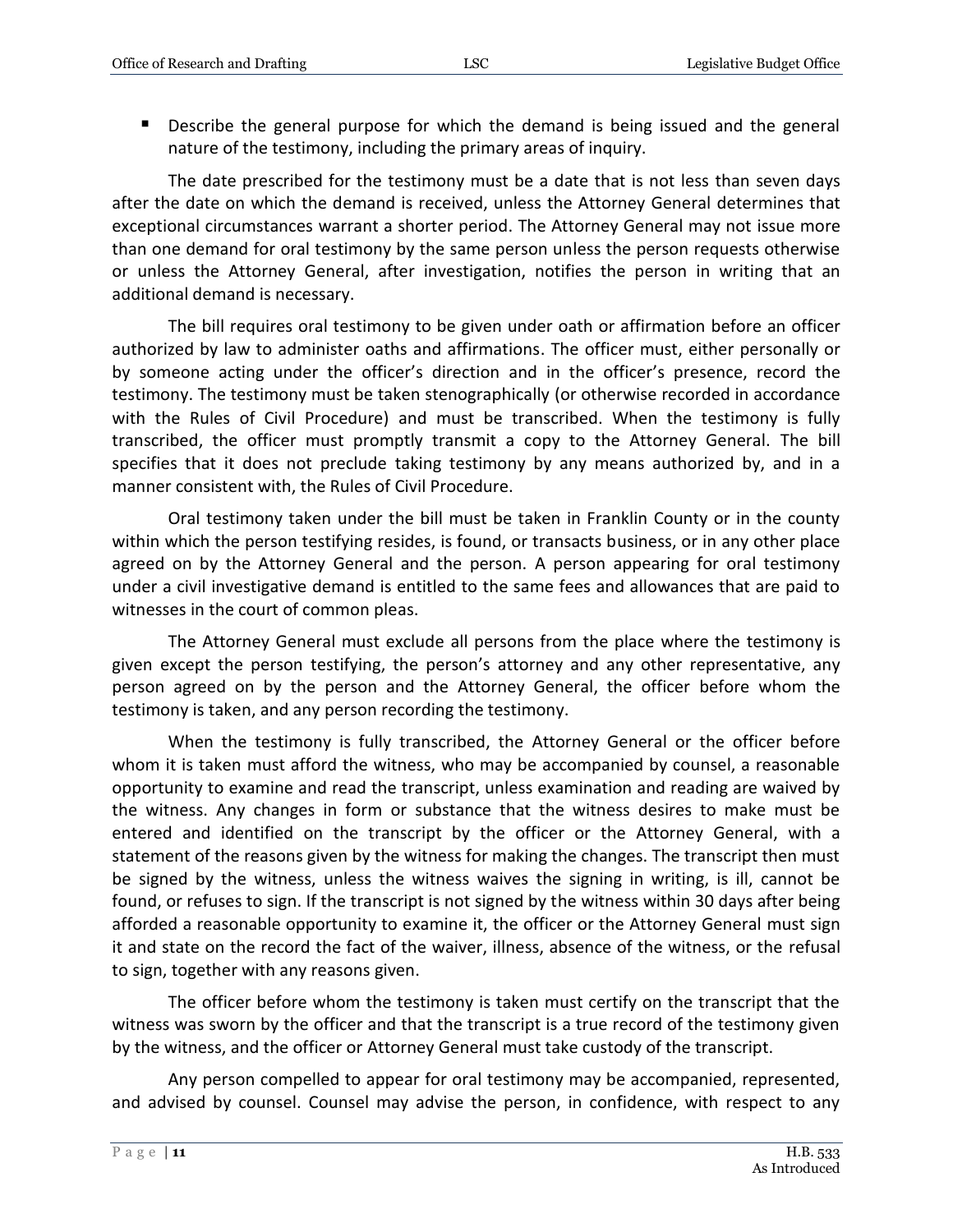question asked. The person or counsel may object on the record to any question, in whole or in part, and must briefly state for the record the reason for the objection. An objection may be made, received, and entered on the record when the person refuses to answer the question on the grounds of any constitutional or other legal right or privilege, including the privilege against self-incrimination. The person may not otherwise object to or refuse to answer any question and may not directly or through counsel otherwise interrupt the examination. If the person refuses to answer any question, a petition may be filed in the Franklin County Court of Common Pleas or in the county in which the examination takes place for an order compelling the person to answer the question. If the person refuses to answer any question on the grounds of the privilege against self-incrimination, the court may compel the person to answer after it receives a written request from the county prosecutor and informs the person that the person will be granted immunity under continuing law.<sup>19</sup>

#### <span id="page-11-0"></span>**Confidentiality and use of materials, answers, and testimony**

While in the Attorney General's possession, the bill generally exempts documentary material, answers to interrogatories, transcripts of oral testimony, and copies thereof from examination by any person other than the Attorney General's employees. The exemption does not apply, however, if the person who produced the material, answers, or transcripts consents to the examination.

The bill also specifies that nothing in its confidentiality provisions is intended to prevent disclosure to any of the following:

- The General Assembly, including any of its committees or subcommittees;
- **A** state agency for use by the agency in furtherance of its statutory responsibilities;
- A law enforcement officer for use in the furtherance of the law enforcement officer's duties.

Disclosure of information to any agency other than those specified in the bill is allowed only on application by the Attorney General to a court of common pleas. The Attorney General must show substantial need for the information to be used by the agency in furtherance of its statutory responsibilities.

While in the Attorney General's possession and under any reasonable terms and conditions the Attorney General prescribes, documentary material and answers to interrogatories must be available for examination by the person who produced the material or answers, or by a representative of that person authorized to examine the material and answers.

The bill allows the Attorney General to use any documentary material, answers to interrogatories, or transcripts of oral testimony received pursuant to a civil investigative demand under the bill in connection with any case or proceeding before a court, grand jury, or state agency.

<sup>&</sup>lt;sup>19</sup> R.C. 2747.09, by reference to R.C. 2945.44, not in the bill.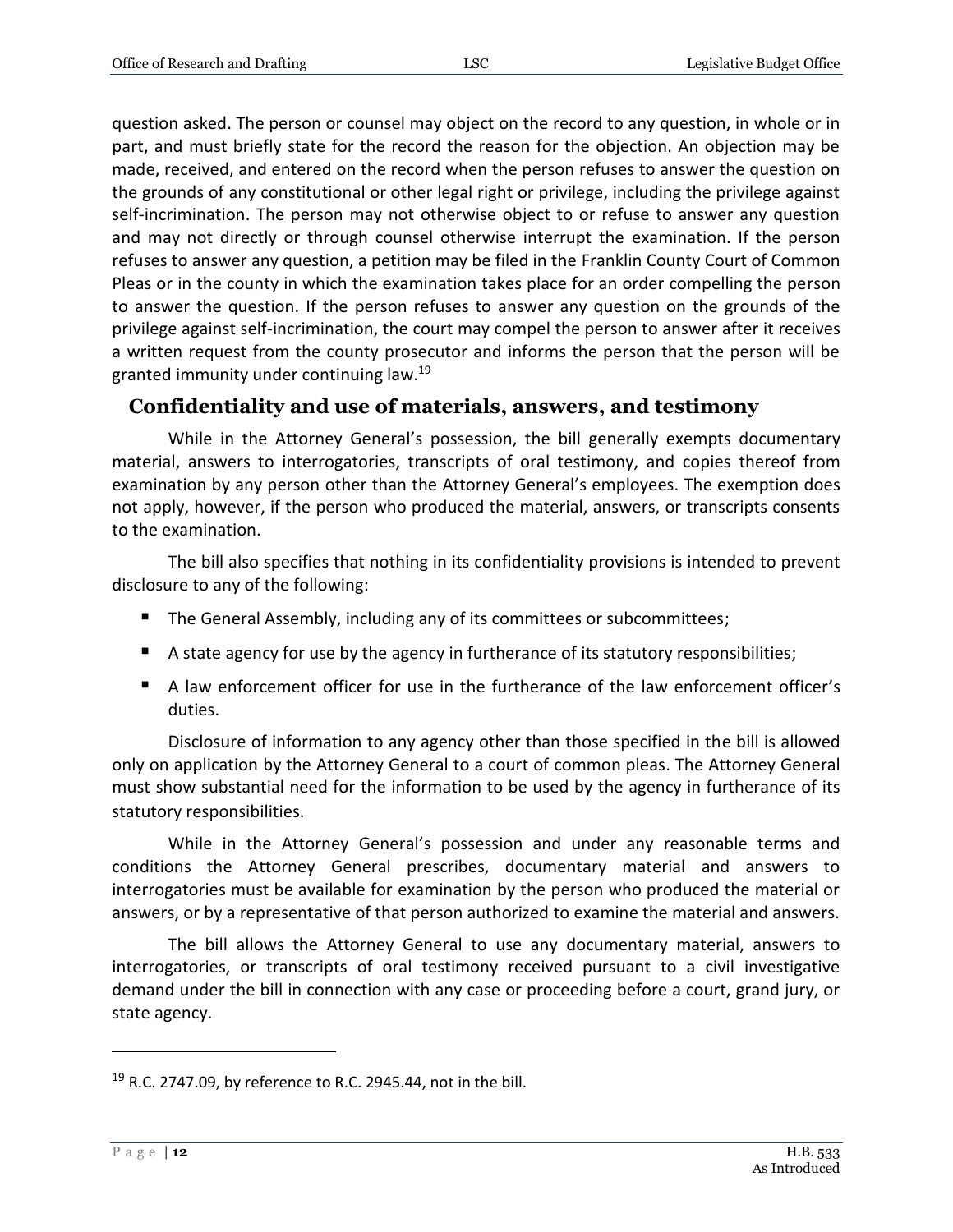If any documentary material has been produced by any person in the course of any investigation pursuant to a civil investigative demand under the bill, the Attorney General, on written request of the person who produced the material, must return to the person the documentary material, other than copies furnished to the Attorney General or made by the Attorney General under the bill, that has not passed into the control of any court, grand jury, or agency through introduction into the record of the case or proceeding, or into the control of any law enforcement officer, if either of the following applies:

- Any case or proceeding before the court or grand jury arising out of the investigation, or any proceeding before any state agency involving the material, has been completed;
- No case or proceeding in which the material may be used has been commenced within a reasonable time after completion of the examination and analysis of all documentary material and other information assembled in the course of the investigation.

The bill also specifies that documentary material, answers to written interrogatories, and oral testimony provided under a civil investigative demand are not public records, and are exempt from disclosure under the Public Records Law.<sup>20</sup>

## <span id="page-12-0"></span>**Additional definitions**

The bill also defines the following terms:

- "Documentary material" includes the original or any copy of any book, record, report, memorandum, paper, communication, tabulation, chart, or other document, or data compilations stored in or accessible through computer or other information retrieval systems, together with instructions and all other materials necessary to use or interpret the data compilations, and any product of discovery.
- "Product of discovery" includes all of the following:
	- The original or duplicate of any deposition, interrogatory, document, thing, result of the inspection of land or other property, examination, or admission, that is obtained by any method of discovery in any judicial or administrative proceeding of an adversarial nature;
	- Any digest, analysis, selection, compilation, or derivation of any item listed above;
	- $\Box$  Any index or other manner of access to any item listed above.<sup>21</sup>

 $20$  R.C. 2747.10 by reference to R.C. 149.43, not in the bill.

<sup>&</sup>lt;sup>21</sup> R.C. 2747.01(A), (B), and (D).